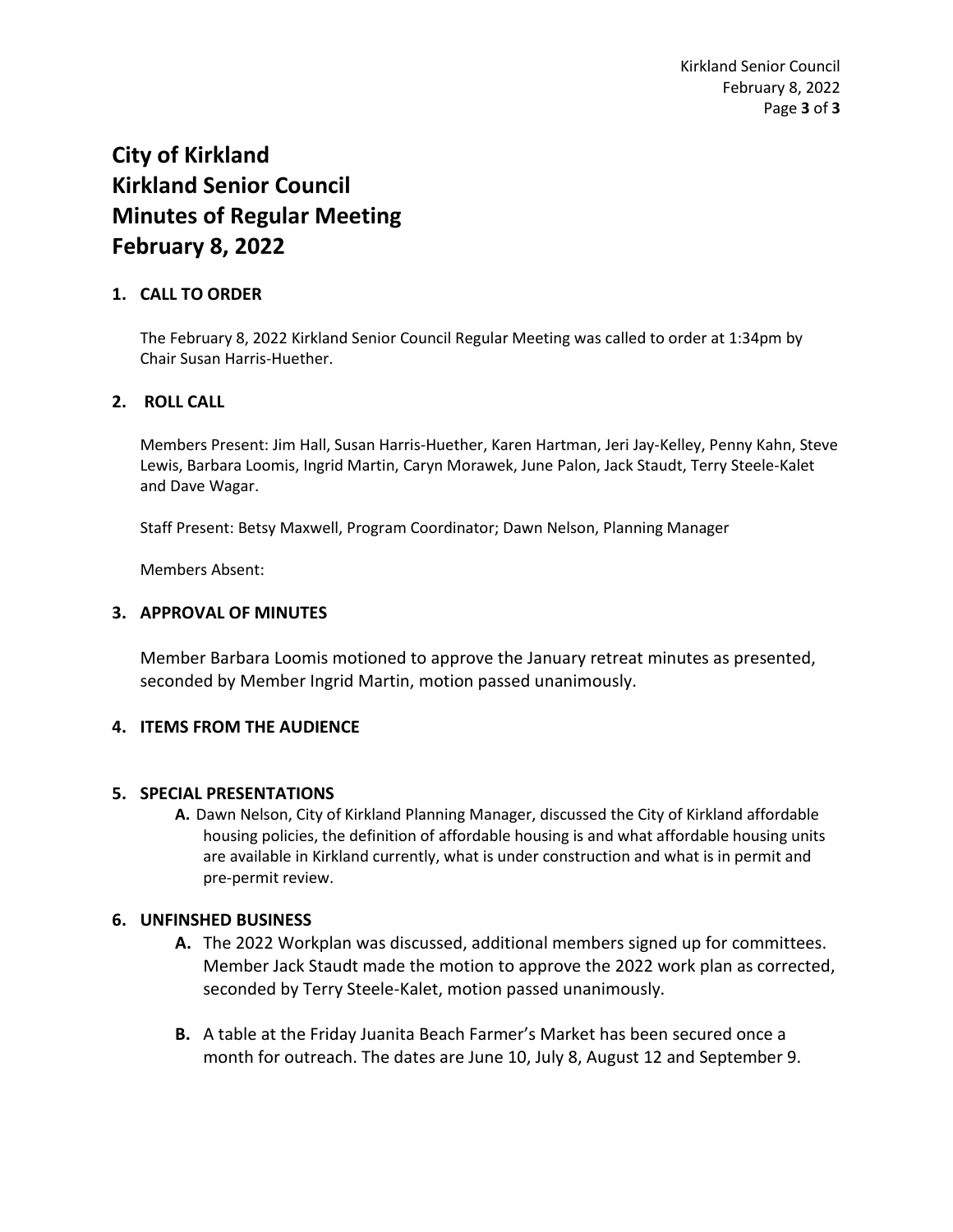Kirkland Senior Council February 8, 2022 Page **3** of **3**

## **7. NEW BUSINESS**

**A.** Member Jack Staudt discussed King County's plan to purchase the La Quinta in Kirkland to be used as supportive housing. He asked the council to consider writing a letter to the City Council supporting this. Member Dave Wagar made a motion that the KSC write a letter in support of the County's purchase of La Quinta and offering supportive housing to those in need, seconded by Member Barbara Loomis, motion passed unanimously.

#### **8. COMMUNICATIONS**

- **A.** Member Reports
	- i. Art Show

Member Penny Kahn updated the members on the upcoming Art Show at Merrill Garden. She asked for her committee to pick up the posters from PKCC for distribution. Staff will also help with advertising on the City's Facebook page, the Parks Department eBlast, through the art classes at PKCC and will send the poster to the Kirkland Art Center.

Ribbons for the art show were discussed and will be ordered by staff.

ii. Transportation

Karen reported that the Eastside Easy Rider Collaborative is continuing to get new information via email and that she tries to attend the meetings. Staff also attend the meetings.

iii. Advocacy

Member Karen Hartman gave a detailed report on the Advocacy committee's work, it was reported that the joint KSC/BNOA committee is contacting either via Zoom or in writing state and federal legislators in support of the 2022 Advocacy Committee Agenda.

iv. Resource Guide

Member Penny Kahn will be setting up a committee meeting to discuss next steps in updating the Resource Guide.